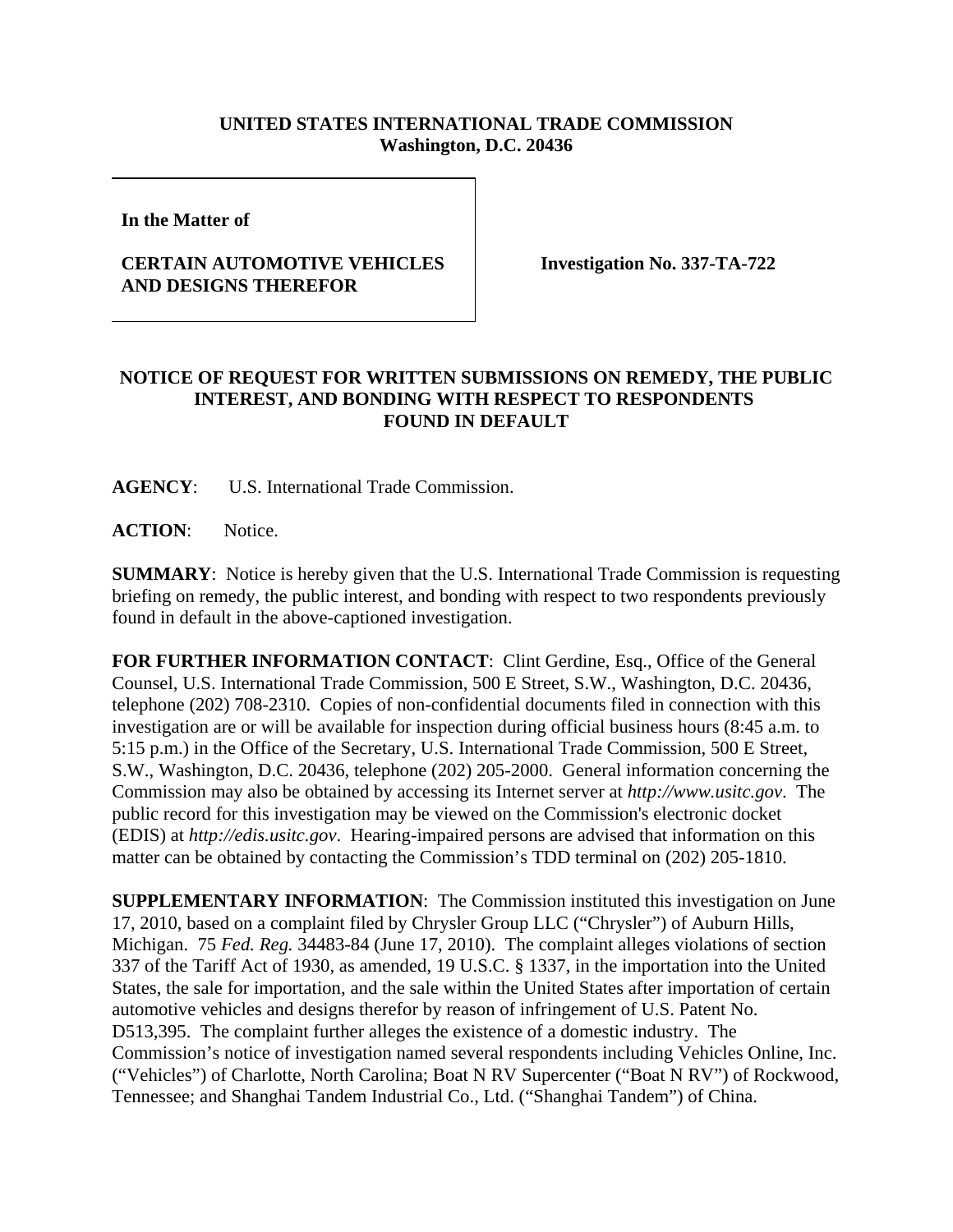On July 7, 2010, Chrysler moved, pursuant to 19 C.F.R. § 210.16, for: (1) an order directing respondents Vehicles and Boat N RV to show cause why they should not be found in default for failure to respond to the complaint and notice of investigation as required by § 210.13; and (2) the issuance of an initial determination ("ID") finding Vehicles and Boat N RV in default upon their failure to show cause. On July 19, 2010, the ALJ issued Order No. 8 which required Vehicles and Boat N RV to show cause no later than August 2, 2010, as to why they should not be held in default and judgment rendered against them pursuant to § 210.16. Boat N RV responded to Order No. 8, but no response was received from Vehicles.

The presiding administrative law judge ("ALJ") issued an ID on August 11, 2010, finding Vehicles in default, pursuant to §§ 210.13, 210.16, because Vehicles did not respond to the complaint and notice of investigation, or to Order No. 8 to show cause. On September 9, 2010, the Commission issued notice of its determination not to review the ALJ's ID finding Vehicles in default.

 On August 19, 2010, Chrysler moved, pursuant to 19 C.F.R. § 210.16, for: (1) an order directing respondent Shanghai Tandem to show cause why it should not be found in default for failure to respond to the complaint and notice of investigation as required by § 210.13; and (2) the issuance of an ID finding Shanghai Tandem in default upon its failure to show cause. On August 31, 2010, the ALJ issued Order No. 12 which required Shanghai Tandem to show cause no later than September 14, 2010, as to why it should not be held in default and judgment rendered against it pursuant to § 210.16.

The ALJ issued an ID on September 22, 2010, finding Shanghai Tandem in default, pursuant to §§ 210.13, 210.16, because Shanghai Tandem did not respond to the complaint and notice of investigation, or to Order No. 12 to show cause. On October 14, 2010, the Commission issued notice of its determination not to review the ALJ's ID finding Shanghai Tandem in default.

On October 29, 2010, complainant Chrysler filed declarations requesting immediate relief against the defaulting respondents. On November 15, 2010, the Commission determined not to review an ID (Order No. 17) terminating the last remaining respondents, including Boat N RV, on the basis of a consent order.

 Section 337(g)(1) (19 U.S.C. § 1337(g)(1)) and Commission Rule 210.16(c) (19 C.F.R. § 210.16(c)) authorize the Commission to order limited relief against a respondent found in default, unless after consideration of the public interest factors, it finds that such relief should not issue. The Commission may (1) issue an order that could result in the exclusion of the subject articles from entry into the United States, and/or (2) issue one or more cease and desist orders that could result in the respondent being required to cease and desist from engaging in unfair acts in the importation and sale of such articles. Accordingly, the Commission is interested in receiving written submissions that address the form of remedy, if any, that should be ordered. If a party seeks exclusion of an article from entry into the United States for purposes other than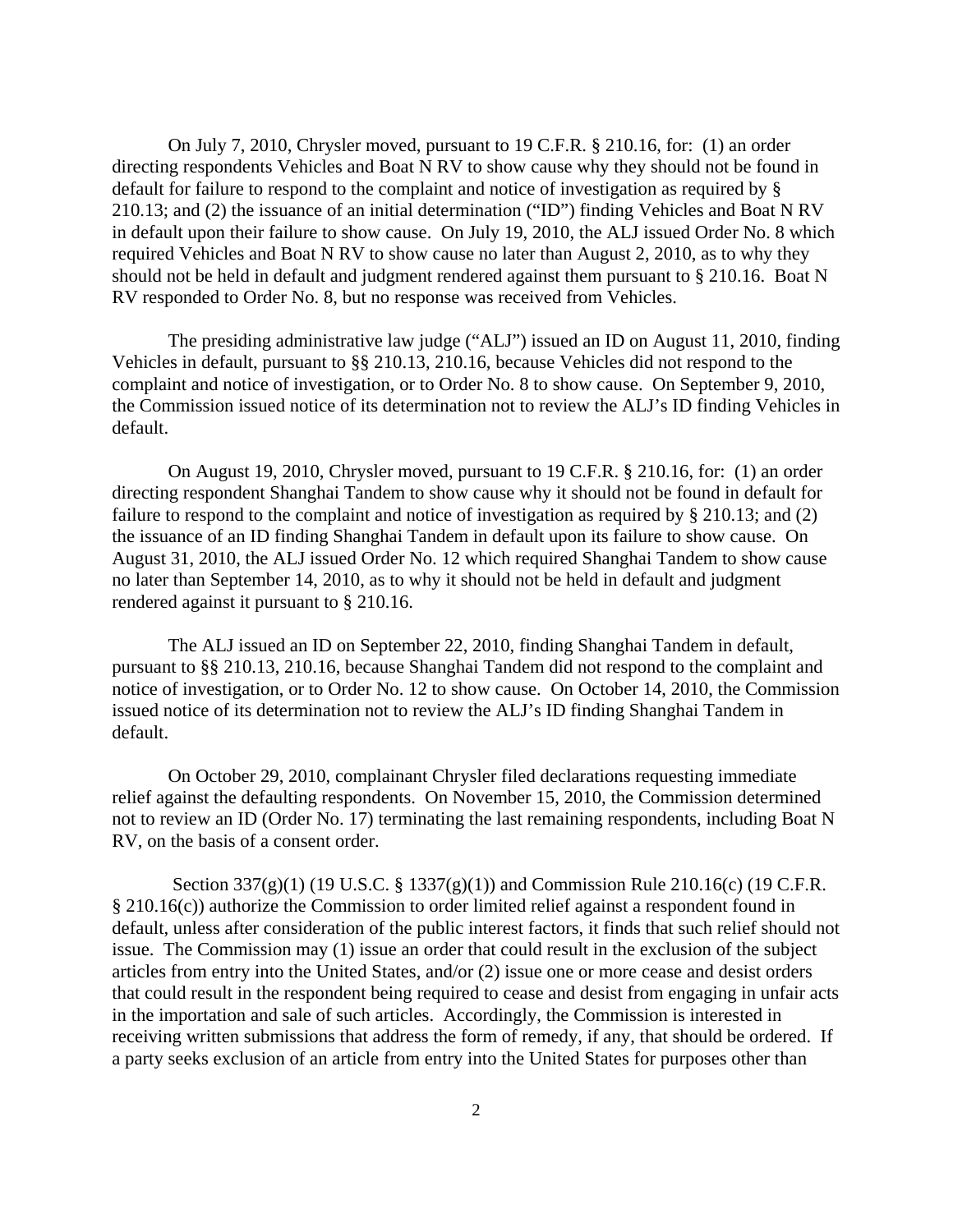entry for consumption, the party should so indicate and provide information establishing that activities involving other types of entry are either adversely affecting it or likely to do so. For background, *see In the Matter of Certain Devices for Connecting Computers via Telephone Lines*, Inv. No. 337-TA-360, USITC Pub. No. 2843 (December 1994) (Commission Opinion).

If the Commission contemplates some form of remedy, it must consider the effects of that remedy upon the public interest. The factors the Commission will consider include the effect that an exclusion order and/or cease and desist order would have on (1) the public health and welfare, (2) competitive conditions in the U.S. economy, (3) U.S. production of articles that are like or directly competitive with those that are subject to investigation, and (4) U.S. consumers. The Commission is therefore interested in receiving written submissions that address the aforementioned public interest factors in the context of this investigation.

If the Commission orders some form of remedy, the President has 60 days to approve or disapprove the Commission's action. During this period, the subject articles would be entitled to enter the United States under bond, in an amount determined by the Commission and prescribed by the Secretary of the Treasury. The Commission is therefore interested in receiving submissions concerning the amount of the bond that should be imposed if a remedy is ordered.

**WRITTEN SUBMISSIONS**: The parties to the investigation, interested government agencies, and any other interested parties are encouraged to file written submissions on the issues of remedy, the public interest, and bonding. Complainant and the investigative attorney are also requested to submit proposed remedial orders for the Commission's consideration. Complainant is requested to state the dates that the patents at issue expire and the HTSUS numbers under which the accused products are imported. The written submissions and proposed remedial orders must be filed no later than close of business on December 6, 2010. Reply submissions must be filed no later than the close of business on December 14, 2010. No further submissions on these issues will be permitted unless otherwise ordered by the Commission.

Persons filing written submissions must file the original document and 12 true copies thereof on or before the deadlines stated above with the Office of the Secretary. Any person desiring to submit a document (or portion thereof) to the Commission in confidence must request confidential treatment unless the information has already been granted such treatment during the proceedings. All such requests should be directed to the Secretary of the Commission and must include a full statement of the reasons why the Commission should grant such treatment. *See* 19 C.F.R. § 210.6. Documents for which confidential treatment by the Commission is sought will be treated accordingly. All nonconfidential written submissions will be available for public inspection at the Office of the Secretary.

The authority for the Commission's determination is contained in section 337 of the Tariff Act of 1930, as amended (19 U.S.C. § 1337), and in sections 210.16 and 210.50 of the Commission's Rules of Practice and Procedure (19 C.F.R. §§ 210.16 and 210.50).

By order of the Commission.